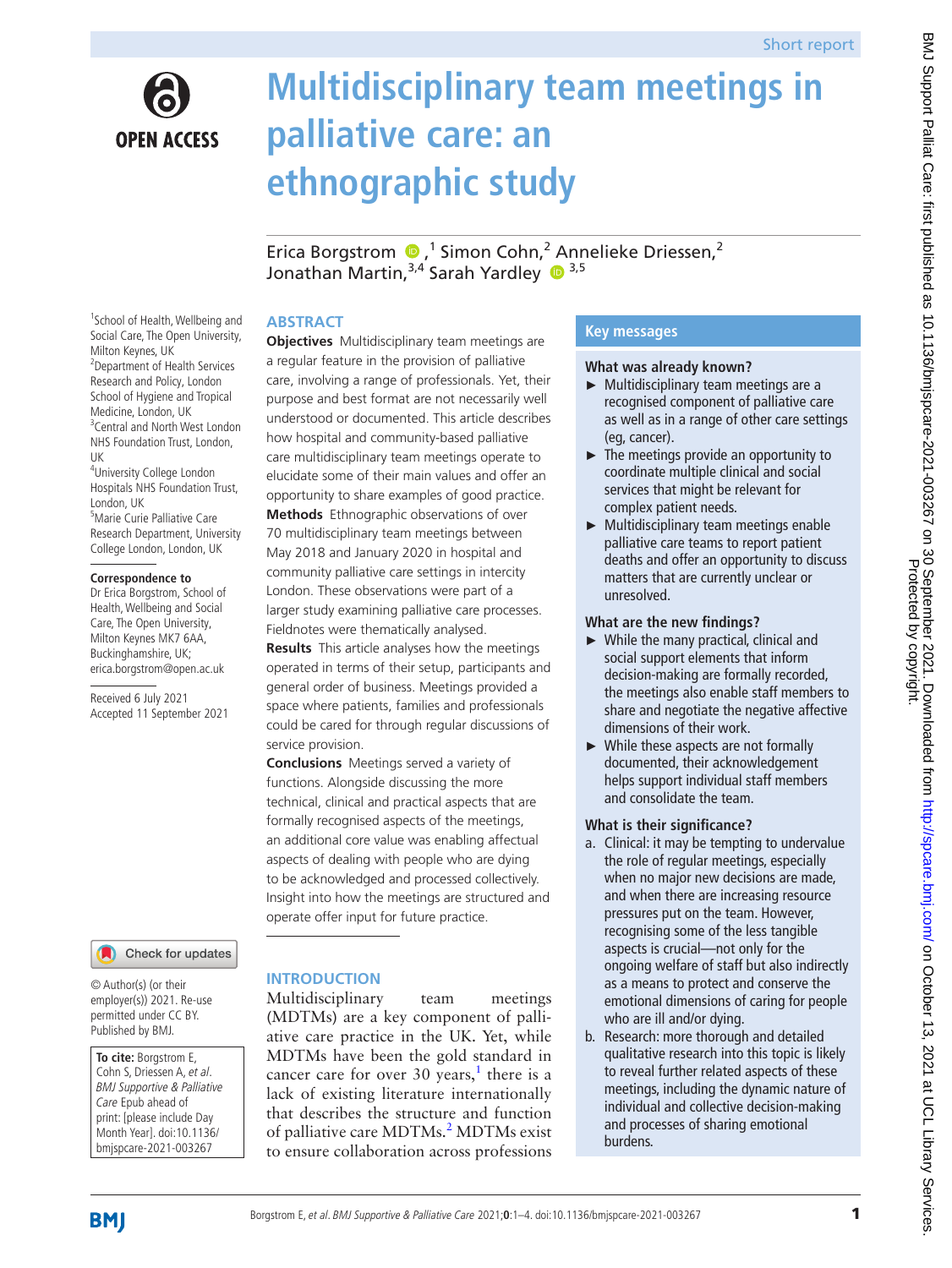(medical, nursing, occupational therapy, physiotherapy, social work and spiritual care)[,](https://www.bmj.com/content/340/bmj.c951.full) $3$  although the composition often varies. Meetings can include patient case discussions, decision-making, education and research.<sup>[4](#page-3-3)</sup> Over the years, MDTMs within palliative care have evolved, as teams draw on them for different purposes while increasingly working under system constraints. Against this background, we describe and analyse the MDTMs of a hospital and a community-based palliative care team to provide insight into how the meetings are structured and operate, to offer input for future practice, and as the basis for future research into the topic.

#### **METHODS**

Data were drawn from a larger ethnographic study of palliative and end-of-life care in the UK.<sup>5 6</sup> The study focused on two affiliated multidisciplinary palliative care teams in London, covering community and hospital care. Data for this paper were collected between May 2018 and January 2020 and comprise observations of over 70 MDTMs. Observations were primarily collected by AD, augmented by some made by EB and SC, all of whom are anthropologists trained in studying medical and health issues. Not being healthcare workers or specialists in palliative care ensured observations were made from an 'outsider's perspective', which provides a critical detachment to the topic.<sup>[7](#page-3-5)</sup> Each meeting was observed in full, with the presence of the researcher formally recorded and made known to everyone attending. Field notes were written both during and after each meeting in line with the restrictions imposed by the HRA ethics approval. All names, specific places and any identifying details of individual staff members and patients were redacted.

Field notes were typed up, imported into NVivo V.12 and analysed by the research team in two parallel operations. First, the pattern and format of each meeting were identified and compared with each other in order to generate a general summary of the structure of the MDT meetings. And second, specific aspects of the qualitative data were coded inductively and gradually grouped in order to create higher level categories.<sup>[8](#page-3-6)</sup> These preliminary topics and themes were then shared with the palliative care teams both on an ad hoc basis and during a number of scheduled workshops in order to solicit feedback and help refine them. It is these main, higher-level themes that are reported here.

Ethical approval for the study was obtained from all relevant parties: HRA (IRAS project ID: 239197), Research and Development of University College London Hospitals NHS Foundation Trust and the ethics committee at the London School of Hygiene and Tropical Medicine.

#### **Description of a typical meeting**

At the time of the study, each team (community and hospital) had approximately 20 staff; hospital

MDTMs were often complemented by people from collaborating services (specifically chaplaincy, bereavement services and/or pain team). The teams meet independently on the same day and time each week, on a day aligned with their joint teaching sessions. Meeting spaces varied depending on the availability of office space. At times, the rooms were too small for the teams, especially if the projector was used for electronic note sharing and taking.

## **General format followed in both settings**

MDTMs were usually attended by all healthcare staff members, except the person covering triage and those part-time staff who prioritised time to directly see patients. The chair and note-taking functions rotated to promote equality and skill development; one person was charged with looking up any missing information (such as date of referral, diagnosis) via a laptop. In addition, they would confirm whether there was any documentation of a patient's wishes via an electronic system. Use of other computers and phones was avoided to reduce distractions, although urgent calls were always accepted.

The meetings were nominally scheduled to last 90min. The format followed a standard structure; introductions for any guests, brief discussion of recent deaths across the part of London they covered (allowing the bereavement officer to then leave), more in-depth discussion of individual complex cases, review of new referrals, an update on staff activities that day including joint visits and 1–1 meetings.

Discussion of complex cases was the core of MDTMs. Colleagues were encouraged to nominate cases prior to the meeting to facilitate record retrieval; however, urgent cases were added during the meeting. Each case presentation was led by one professional (often the keyworker), who would narratively describe the patient and their situation (known as the scenario), with those also familiar with the case contributing spontaneously. Discussion included overview of potential issues and areas staff felt required further support. Attendees would ask questions and offer suggestions, with the intention of reaching a consensus on next steps—such as coordinating a joint visit between different services. The amount of time complex case discussions took varied; occasionally the teams used discussion frameworks or timers to encourage concise descriptions, particularly when there were many cases to cover.

A summary of the case description and a list of action points were formally recorded. The use of a number of locally devised codes for record keeping—'nature of complexity', 'safeguarding or other risks', 'rapidly changing condition', 'equipment' and 'social support'—enabled more time for collective discussion and reflection. In addition, Outcome Assessment and Complexity Collaborative measures were agreed and recorded to describe the stage of illness.<sup>[9](#page-3-7)</sup>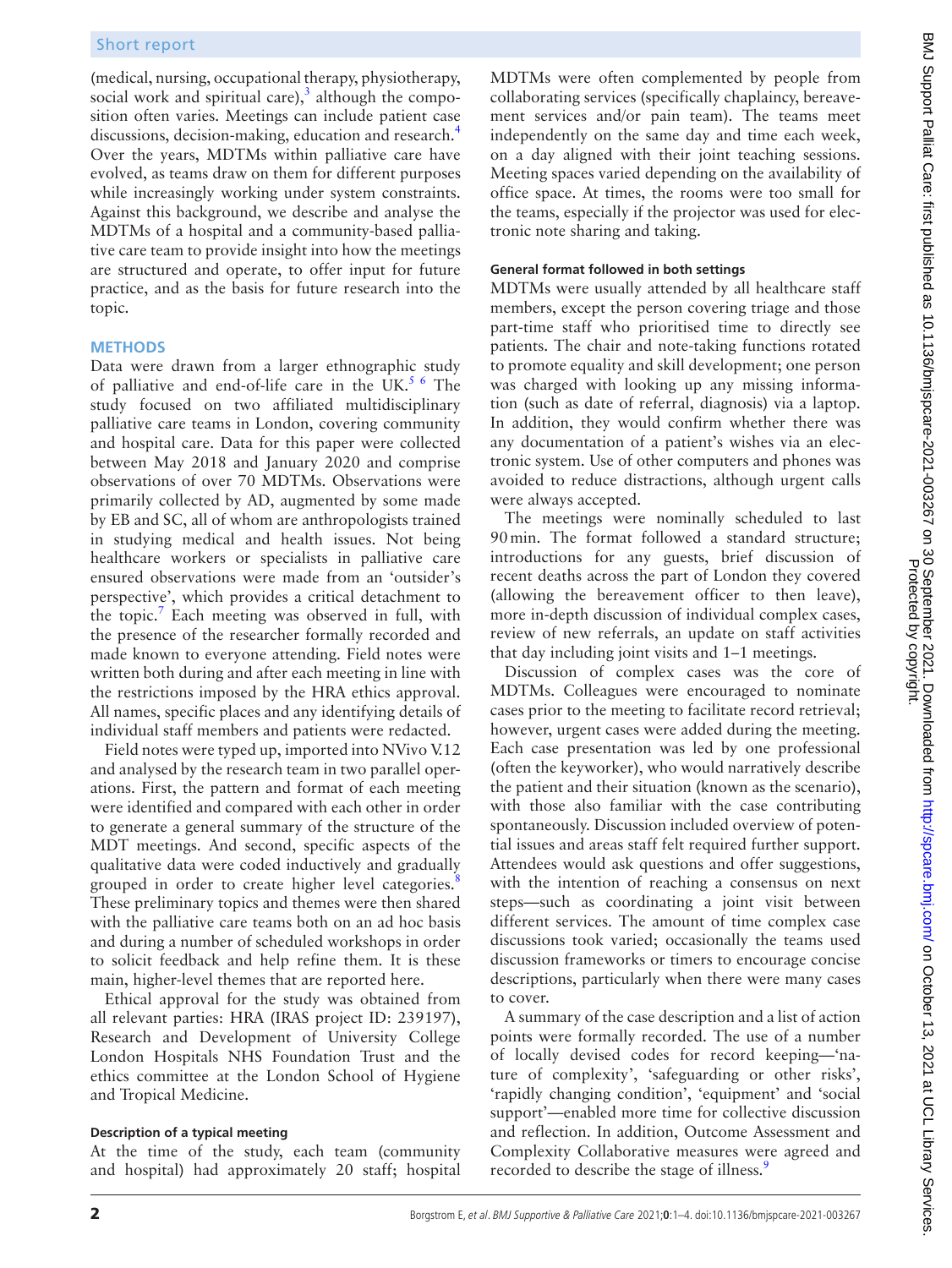# **Key observations**

The physical environment affected how meetings unfolded; being cramped into a space and not able to see everyone hampered discussion. A sense of collegiality was established by informal introductions, humour at the start or end of the meeting and simple actions such as sharing fruit and biscuits. While not all case discussions were immediately relevant to all staff present, contributions from anyone were always valued. Different disciplinary perspectives helped question assumptions and provide complementary expertise. New members of the team rapidly learnt how to present, and relate to, complex cases by attending and participating in MDTMs.

While all team members saw MDTMs as a central part of their work, it tended to be framed as a management and administrative task rather than a direct form of patient care. At times, staff expressed concerns that attending meetings reduced time available for interacting with patients and their families, an aspect of their work that they highly valued and was often pressurised due to workload volumes. But in addition to supporting clinical and practical concerns, such as treatment decisions, agreeing joint-visits or tracking patients as they moved been acute and community settings, we observed that MDTMs served several other functions. Staff were able to express their own emotional response to cases that were often complicated and frustrating to deal with. Although these affectual dimensions could not always be resolved, sharing them with the team shifted responsibility and burden from individual professionals to being acknowledged and taken on by the team. Our findings indicate that there can be a difference between what staff perceive the use of meeting to be, which may be more administrative, and the value of the meetings when considering how they influence patient care, staff well-being and collaborative working.

Standardised codes and team discussions established a shared understanding of what a complex case was. Often this related to instances when it is not clear what should happen next or who should take the lead for subsequent actions. Even when no new clinical decision arose, the opportunity to explore different possible ways to proceed had real value, cultivating individual and collective capacity to respond. Since many complex cases were discussed repeatedly at various MDTMs, a longitudinal perspective emerged that helped inform suggestions for how to proceed.

# **DISCUSSION**

Research into MDTMs, and our own observations, indicates that they have several implicit and explicit functions. They are beneficial for teamwork and patient care $^{10}$ ; they provide attendees with the opportunity to gain awareness and appreciation of views central to different professions.<sup>11</sup> Professionals find them useful, providing a comprehensive approach to care viewed

as integral to palliative care,<sup>12</sup> even though there is complexity in the communication during meeting $12$ and meetings can be time-consuming.<sup>[13](#page-3-11)</sup>

Although the effectiveness of MDTMs is regularly considered, $^{14}$  $^{14}$  $^{14}$  rather than solely being opportunities to plan or make decisions about patient care, MDTMs provide support for individual professionals and are highly valuable for the solidarity and continuity of the team itself. While discussion of difficult cases is not intended to have therapeutic value for staff (they have other support systems for this), it nevertheless often helps individuals feel supported, release emotional burden and shift a case from being experienced as a personal burden to one the whole team takes responsibility for. Additionally, the regularity of meetings allows for the sharing and accumulation of expertise among members as well as informal training for rotating and new staff.

The MDTMs we observed differ from other MDTMS, such as those that follow cancer peer-review criteria to discuss all new referrals or other integrated community palliative care teams that are linked with hospices. Through the Forms of Care project, senior team members reflected on these elements, suggesting further work may be needed in terms of setting ground rules and articulating the major values of meetings.

There are several recommendations from our observations:

The space where a meeting is held often matters more than may be realised; this was noticed by the teams especially after doing online meetings (after data collection finished). Not only can it impact contributions and collegiality but also can impact the value accorded to the meetings.

An agreed format and prescribed timings help convey expectations while also ensuring that the meeting does not overrun; however, some flexibility is essential in order to respond to specific issues and concerns that can be raised during the course of discussion.

Documenting action plans during the meeting, rather than after, improves record keeping and ensures that staff are clear about what has been decided. Varying who fills in the documentation can share workload and build confidence with using clinical and/or administrative codes.

Ongoing discussion about the format, outcome and experience of meetings can help align meeting activities with team objectives and strengthen interprofessional relationships.

The total value of MDTMs can only be appreciated by recognising the wide range of additional aspects, beyond merely the clinical and social support decisions that are officially recorded.

# **Twitter** Erica Borgstrom [@ericaborgstrom](https://twitter.com/ericaborgstrom)

**Contributors** All of the authors meet the criteria set out by the International Committee of Medical Journal Editors